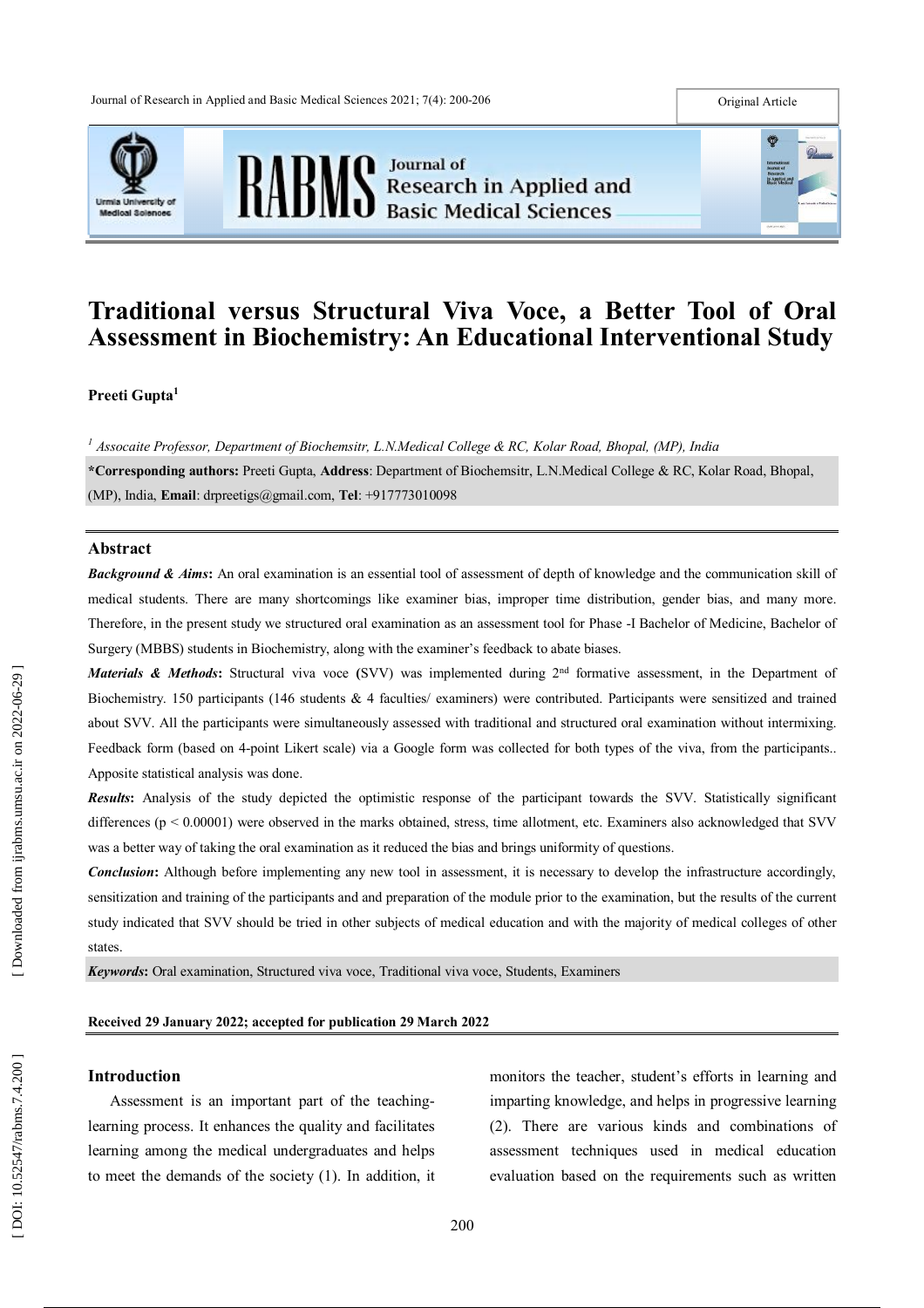examinations, short answer questions/short essay questions, bedside clinical examinations, mini -clinical examinations(Mini-Cex), objective structural clinical/practical examination (OSCE/ OSPE), multi source (360 degrees) assessment, self-assessment, peer assessment, tutor reports, students' portfolios, short case assessment, long case assessment, students' logbook, trainer's report, student's audit, simulated patient surgeries, video assessment, Central Superior Service (CSS), standardized patients, skill -based assessment and viva -voce/oral (VV) examinations (3). Assessment and learning are connected by the ways of assessment; they could reorient and connect students with the subject more deeply. There is plenty of research and implementation that has been done in assessment methods, from traditional assessment to the objective structured theory examinations (OSTEs), from simple discussion to the case-based learning, problem -based learning, and evidence -based learning, and from traditional practical examination to the OSCEs/OSPEs (4). This transformation has been done to make assessment more learner -centric and enhance their performance and active participation in their learning.

Presently, the assessment pattern which is being adopted by the institute is as per the NMC norms. The 3 formatives and one summative assessment to be followed by 4 practical examinations. The 4 sets of evaluations facilitate the assessment of the higher level of the learner's cognitive domain; however, the practical examination is designed to assess the psychomotor domain of the students. The viva voce is especially intended to examine the student's attitude, skill, and communication, which is difficult to be evaluated via theory examinations (5), On the other hand, the focus of the oral examination remains the theory course itself. Therefore, the primary objective that is problem -solving and higher -order learning domains assessment has not been properly justified. Additionally, there are some flaws in traditional viva voce. Among them are subjectivity, variation due to the variability of examiners, and the preference of their subject contents. This variations bring biases in the

assessments. To eliminate such biases, the concepts of objective structured viva examination (OSVE) that was introduced by Harden RM et al. in the year 1975 for assessment in clinical subjects can be used as a reliable instrument in assessment (6). OSVE allows covering the entire syllabus, keeping in mind the difficulty levels, and maintaining uniformity among all the examiners, which may not be possible in traditional viva voce. The study was aimed to moderately assess the traditional viva voce concerning structured viva voce in phase I, MBBS students.

### **Materials & Methods**

.

This study was conducted during the second sessional examination/formative assessment of MBBS Phase -I students between 23 September 2021 to 29 September 2021, in the Department of Biochemistry, L. N. Medical College & RC, Bhopal. A total of 146 out of 150 students participated in the study.

The viva -voce/ oral examination for 146 students was conducted by the same examiners for 3 days to eliminate the teacher -teacher bias.

The 146 students were divided into 3 batches. Each batch were further divided into 4 groups namely Group A  $(n=12)$ , B  $(n=12)$ , C  $(n=12)$  and D  $(n=12)$ . The students were distributed among four groups based on the lottery system, where the students and examiners both were unaware of the group name written inside the lottery picked by the students. All the four groups (A, B, C, and D) with the same set of topics, were assessed by both structured and traditional viva voce methods. Group A and B were evaluated by structured whereas groups C and D by traditional viva voce. Subsequently, a cross -over was done, and the participants of groups A and B were further assessed by traditional viva voce and, groups C and D gave structured viva voce. The 4 faculties of Biochemistry played the role of examiners for all four groups. An evaluation of the scoring and variation in scoring was done. The perception was recorded from both the faculties and students via a Google form, on the same day. The examiner -I, assessed group A and in crossover Group C, via structured viva voce, whereas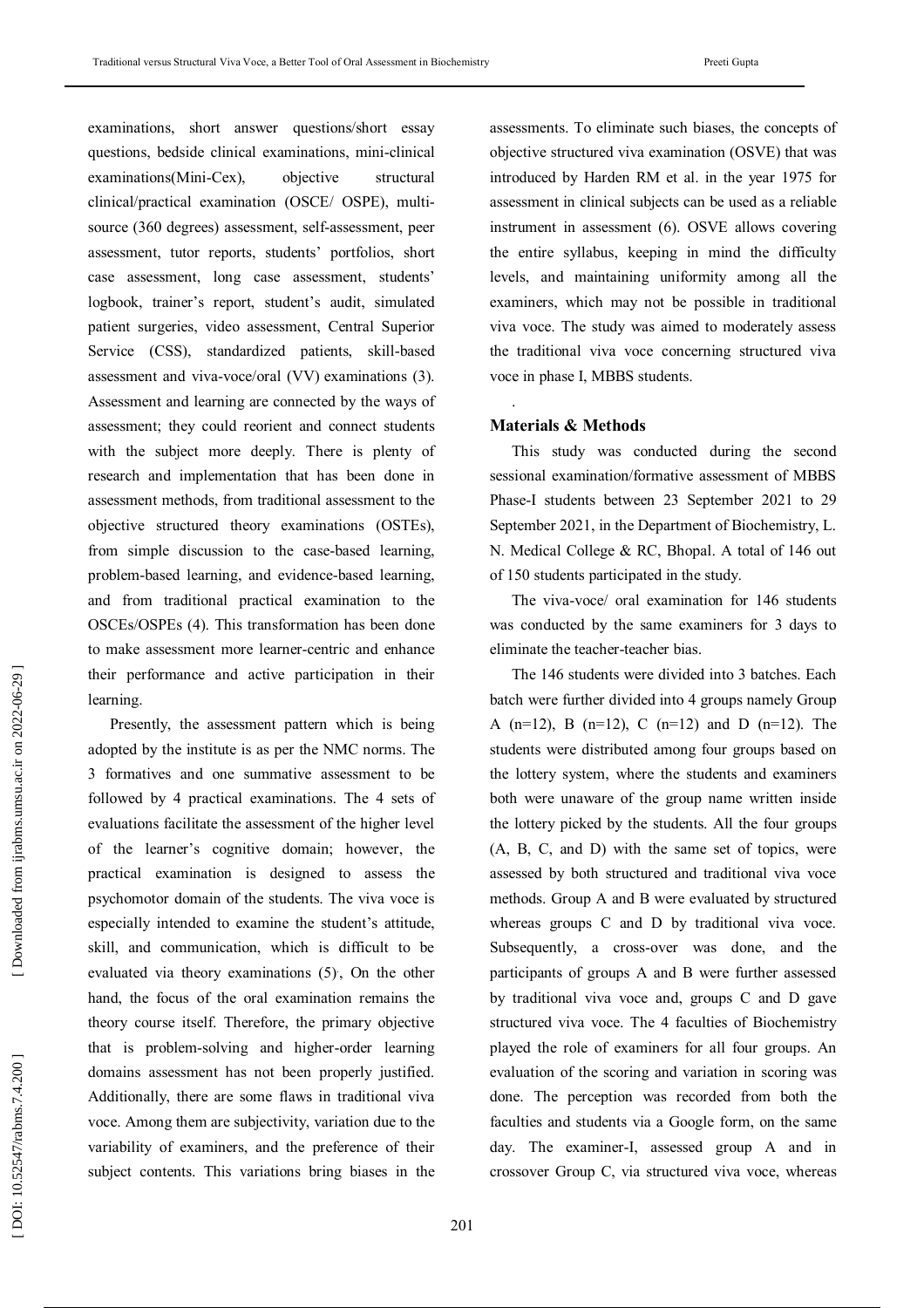the examiner -II had taken the structured viva voce on Group B and in crossover took structured viva voce on Group D. The examiner -III used traditional viva voce as a tool for evaluation of Group C and in crossover Group A, and the examiner -IV took traditional viva voce on Group D and in crossover took traditional viva voce on Group B. Feedback was collected from both the students and the faculties based on 5 -point Likert scale questionnaires (i.e., strongly agree, agree, neutral, disagree and strongly disagree).

For the Structured viva voce, 20 same -colored cards were made each containing 20 equitable queries. The participants were asked to sit in front of the examiner/faculty and select one card out of the shambled lot. In the lot, each card was kept facing downward. It was a double -blinded process where neither the examiner nor the students were aware of the card/set of questions. On the contrary, the traditional/unstructured viva voce was planned where each question was divided into the two -part initial query and leading questions. The topics (organ function test, metabolism, nutrition, enzymes, genetics/molecular biology) were the same as mentioned in the structured viva voce. A total of 40 marks had been assigned for oral examination (40 marks for structured viva voce and 20 marks for traditional viva voce marks).

The designing of the structural viva voce begins by splitting the essay type descriptive into small single questions (SSQ) where marks have been allotted to each SSQ, depending on the weightage questions contains. We split the essay -type questions into one line answer questions/very small questions, and they were assigned a separate mark (e.g.  $1 \times 20 = 20$  marks). Each card contained 5 separate sets of four questions  $(4\times5=20$  questions) therefore trying to cover 5 core topics of Biochemistry (organ function test, metabolism, nutrition, enzymes, genetics/ molecular biology). The four questions of each set were further split into two parts  $(0.5 \times 2=1$  marks), where the second part had the leading question of the first part. The questions were arranged with the increased level of the cognitive domain, according to Bloom's taxonomy. A

separate checklist sheet of all students was prepared and kept veiled from the other students. Only those boxes were ticked against the correct answers of the students. At the end of the examination, the final calculation was made to remove further prospects of biases.

The set of the questions and its arrangement was validated by the all faculty members of the Department of Biochemistry and subject experts. An average of 7 -9 minutes was given to each student -teacher communication.

The sum of marks had been done by adding the marks of structural viva voce and traditional viva voce and divided by 4 as final grand viva voce marks out of 10.

The approval for this study was obtained from L.N. Medical College Institutional Ethical Committee (IEC), Bhopal, Madhya Pradesh, and consent was provided by the students.

### **Results**

145 out of 150 students of the MBBS Phase - I participated in the study. Out of 146 students, 137 (95%), believe that the Structured Viva -voce will lead to a constructive change in their execution in an oral examination. 98% of students believe that the structured viva voce improved their communication skills. In the present study, 79 % of students strongly acknowledged that structured viva voce is uniform, in a similar findings pattern that was noted by Shenwal et al. (53%) (7). 83% of students believe that Structured Viva voce was comprehensive and therefore covers all topics presented by Shah H.K. et al. (where 84% of students were agreed) (8). They also proposed that prior sensitization, as it had been done in this study, also helps to make it a more hassle -free environment, which improvises their performance. The same has been reflected in their outcome as well. In the structured viva voce, the performance of the students was remarkably better as compared to traditional viva voce. The students have scored higher marks in structured viva voce compared to traditional oral examinations. On the perception collected from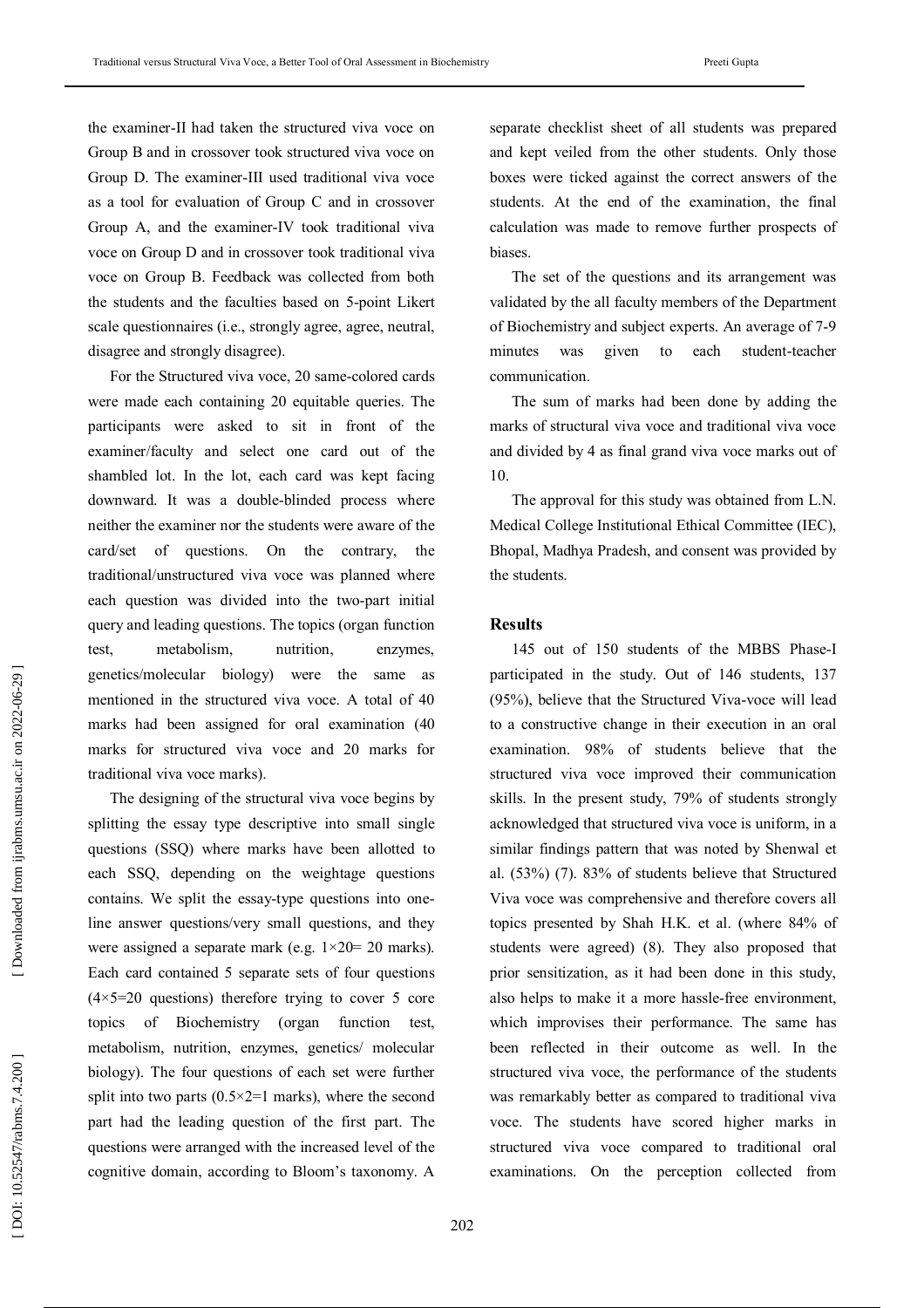students, 92% of students agreed that structural viva voce is more scoring compared to traditional viva voce.

Approximately 93% of students proposed that structured viva voce reduced their oral examination related anxiety**.** In addition to this, approximately 98% of students considered that structured viva voce is a bias -free method of an oral examination, compared to traditional viva voce.

Many of the examiners believe that structured viva voce had given the prospect to cover many of the core topics of Biochemistry in the oral examination which generally enduring in traditional viva voce, and had

allowed justifying the marking based on the weightage of the topics. The examiners also accepted that due to prior sensitization about the structural viva voce, the students were well organized and their performance was better in their structural viva voce as compared to traditional viva voce. The examiners also accepted that those students who were not prepared were unable to accomplish well in their oral examinations, and majority of the examiners believed that the structural viva voce was a time -saving technique that allowed fast and unbiased marking (Table 1,2,3 ) .

|  | <b>Table 1.</b> Comparison of marks obtained in the structured viva voce and traditional viva voce |  |  |  |  |  |  |  |  |  |
|--|----------------------------------------------------------------------------------------------------|--|--|--|--|--|--|--|--|--|
|--|----------------------------------------------------------------------------------------------------|--|--|--|--|--|--|--|--|--|

| Oral examination      | No. of students | Mean of marks<br>obtained out of 20 | Standard deviation | value  | pValue    |
|-----------------------|-----------------|-------------------------------------|--------------------|--------|-----------|
| Structured viva voce  | 146             | 13.0411                             | 1.830307           |        |           |
| Traditional viva voce | 146             | 1.03425                             | 2.305658           | 8.2372 | < 0.00001 |

| <b>Table 2.</b> The perception of students towards structural viva voce in Biochemistry and their approximate frequencies |  |  |  |  |
|---------------------------------------------------------------------------------------------------------------------------|--|--|--|--|
|                                                                                                                           |  |  |  |  |
|                                                                                                                           |  |  |  |  |
|                                                                                                                           |  |  |  |  |

| S.No.            |                                                                                           | Frequency in percentage |        |         |           |  |  |
|------------------|-------------------------------------------------------------------------------------------|-------------------------|--------|---------|-----------|--|--|
|                  | Student's perception                                                                      | strongly agreed         | agreed | neutral | disagreed |  |  |
| 1.               | Experienced stress during traditional viva<br>voce.                                       | 78%                     | 18%    | 2%      | 2%        |  |  |
| $\overline{2}$ . | Experienced stress during Structured viva<br>voce.                                        | 26%                     | 2%     | 2%      | 70%       |  |  |
| $\overline{3}$ . | Traditional viva voce was comprehensive $\&$<br>covers all topics                         | 4%                      | 8%     | 4%      | 82%       |  |  |
| $\overline{4}$ . | Structural viva voce was comprehensive $\&$<br>covers all topics                          | 83%                     | 3%     | 2%      | 12%       |  |  |
| 5.               | Structural viva voce is a convenient method<br>compared to traditional viva voce.         | 48%                     | $5\%$  | 22%     | 25%       |  |  |
| 6.               | The structural viva voce pattern of<br>examination was uniform.                           | 79%                     | 3%     | 5%      | 21%       |  |  |
| 7.               | Examiner mainly focused on one topic of<br>his/her interest during traditional viva voce. | 64%                     | 18%    | 8%      | 10%       |  |  |
| 8.               | Examiner mainly focused on one topic of<br>his/her interest during structural viva voce.  |                         | 4%     | 18%     | 78%       |  |  |
| 9.               | Structural viva voce allows one-to-one<br>interaction.                                    | 87%                     | 7%     | 2%      | 4%        |  |  |
| 10.              | Structural viva voce reduces the examiner<br>bias and variability compared to traditional | 92%                     | 6%     |         | 2%        |  |  |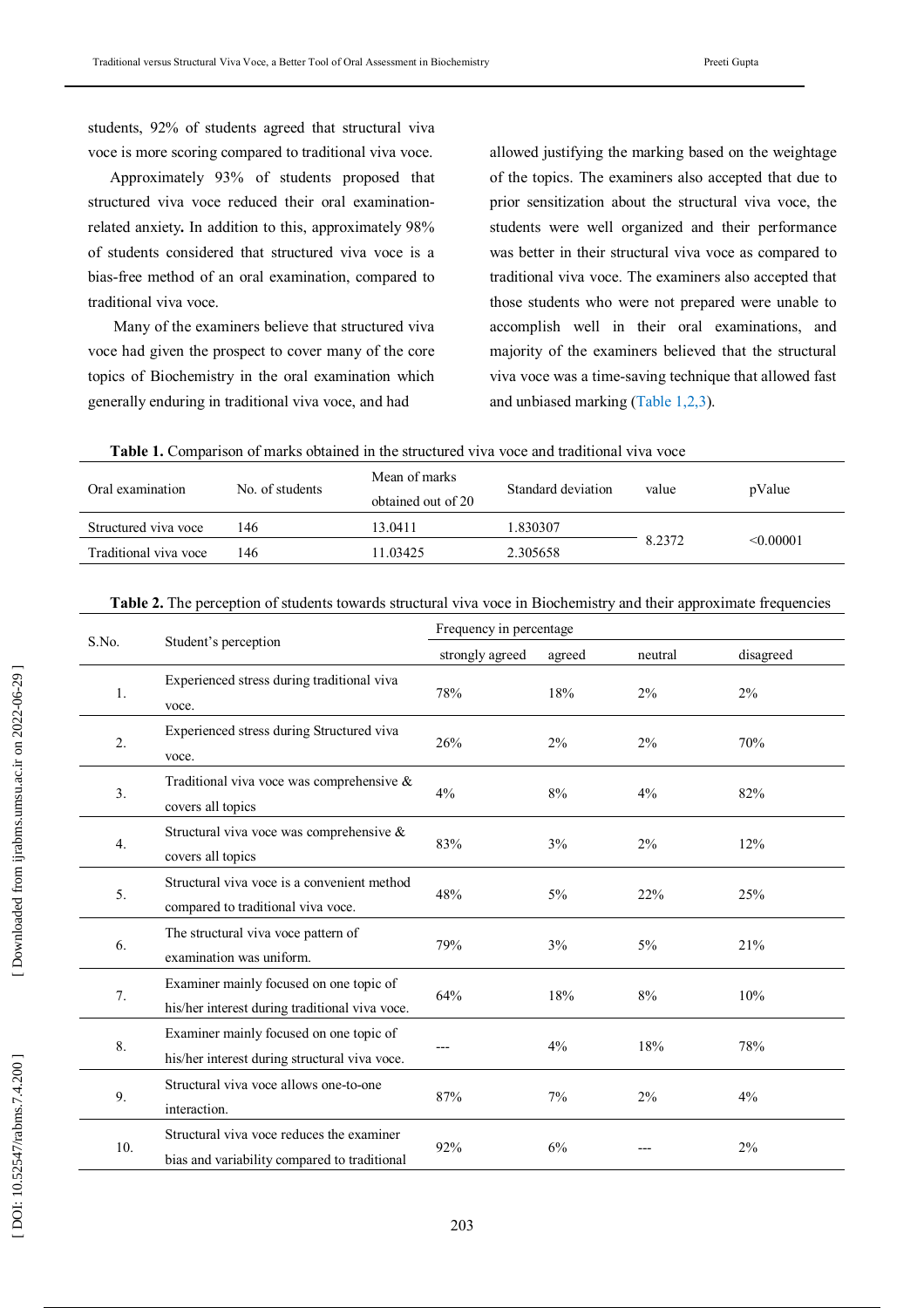|     | viva voce.                                                                             |     |     |       |       |  |
|-----|----------------------------------------------------------------------------------------|-----|-----|-------|-------|--|
| 11. | Structural viva voce is a beneficial tool for<br>scoring marks in an oral examination. | 93% | 5%  |       | $2\%$ |  |
| 12. | Overall satisfaction in traditional viva voce.                                         | 22% | 12% | 3%    | 63%   |  |
| 13. | Overall satisfaction in structural viva voce.                                          | 92% | 6%  | 25%   | ---   |  |
| 14. | Structural viva voce is a satisfactory and<br>helpful initiative.                      | 90% | 5%  | $1\%$ | $4\%$ |  |
| 15. | Recommend structural viva voce as an oral<br>assessment tool in Biochemistry.          | 48% | 8%  | 12%   | 29%   |  |

**Table 3.** The perception of faculties towards structural viva voce in Biochemistry and their approximate frequencies

|       |                                               | Frequency in percentage |            |         |           |  |  |
|-------|-----------------------------------------------|-------------------------|------------|---------|-----------|--|--|
| S.No. | Examiners' perception                         | strongly agreed         | agreed     | neutral | disagreed |  |  |
|       | Consider the structural viva voce is          |                         |            |         |           |  |  |
| 16.   | convenient method compared to traditional     | 50%                     | 25%        |         | 25%       |  |  |
|       | viva voce                                     |                         |            |         |           |  |  |
|       | Consider structural viva voce is flexible and |                         |            |         |           |  |  |
| 17.   | time-saving.                                  | 50%                     | 50%        |         |           |  |  |
|       | Structural viva voce has allowed covering     |                         |            |         |           |  |  |
| 18.   | most of the content from the syllabus         | 75%                     | <b>25%</b> |         |           |  |  |
|       | knowledge for Biochemistry                    |                         |            |         |           |  |  |
| 19.   | Structural viva voce has allowed assessing    |                         |            |         |           |  |  |
|       | the higher level of the cognitive domain      | 75%                     | <b>25%</b> |         |           |  |  |
|       | (knowledge) for Biochemistry                  |                         |            |         |           |  |  |
| 20.   | Missing opportunity to ask sudden questions.  | 25%                     | 25%        | 25%     | 25%       |  |  |

# **Discussion**

Medical education is a penance to earn mastery in multiple competencies. The student who aspires to be a physician/consultant must do this penance and achieve the mastery of multiple competencies. Each competency has been initiated step by step in such a way that every discipline of the medical education system is completely involved. A corresponding teaching -learning method as well as assessment tools are required for evaluating each educational objective of the competencies. In Indian medical institutions, the competencies have been evaluated via the written and oral examinations of the students. The written examinations are designed to especially evaluate the higher -order cognitive domain and at another hand, the oral examinations are dedicated to assess attitude and

communication skills. However, oral examinations have their limitations in the form of lesser reliability. The students those having less anxiety or those who are good orators manage to score well in their oral examinations, raising questions about its variability. Therefore, this study was aimed to assess the reliability of structured viva voce as a better assessment tool of oral examinations.

The results show that the students have secured better marks in the structural viva voce as compared to traditional viva voce, which confirms that the structural viva voce has more reliability and facilitates the students to score better marks in a hassle-free environment. Many students' and examiners' perceptions gave humongous support for using the structural viva voce as a tool of the oral examination.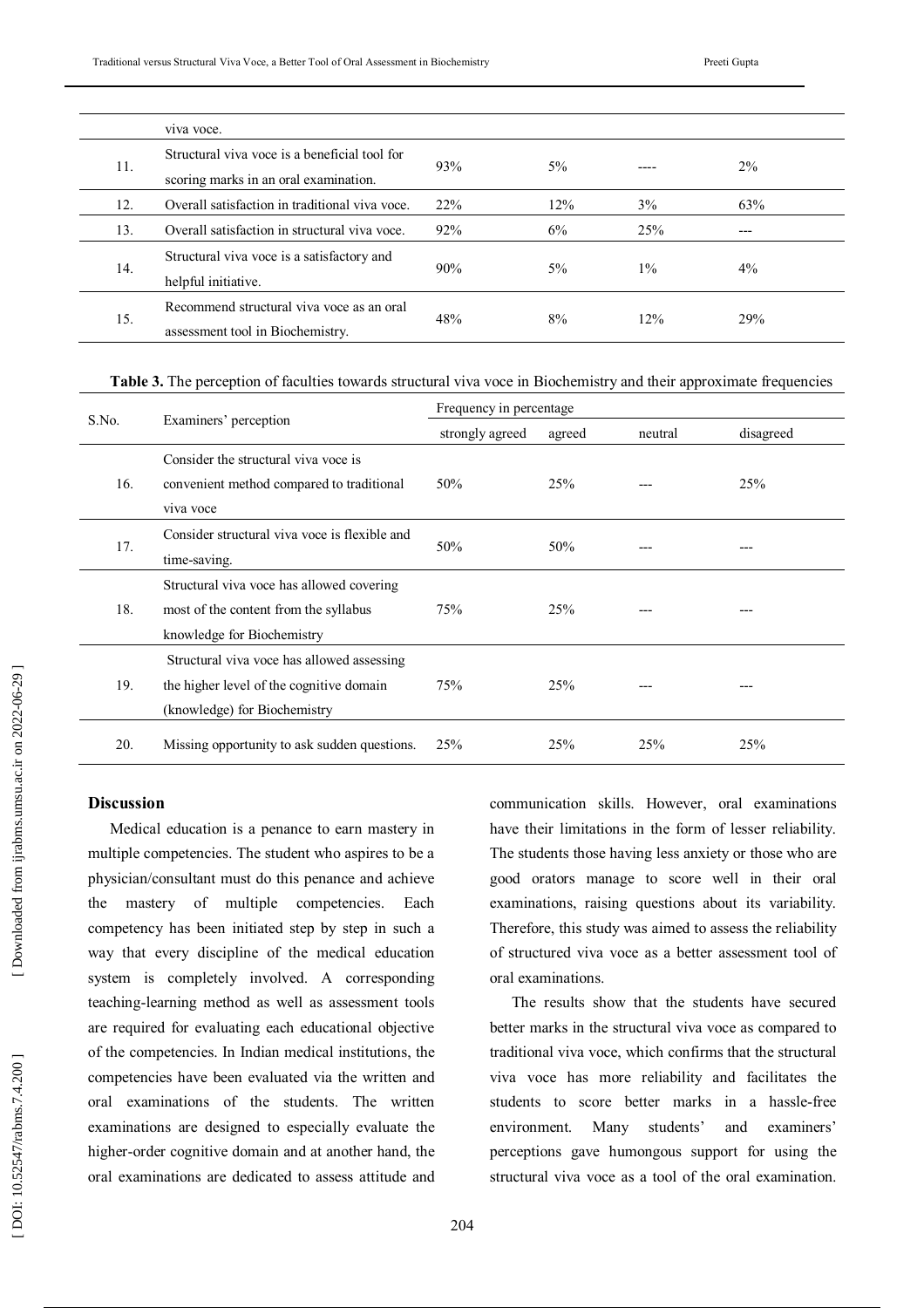The implementation of structured patterns in the traditional examination would be able to have a reliable, unbiased assessment of student's competence, rather than an accidental better performance (9). Implementation of structural viva voce in the formative assessment will help to orient the students and in their preparation for the final oral examination to achieve better results. The findings of this study are supported by another study that described that reliability and validity of the test could be amplified by providing organizing training of the students and examiners and using structured oral examinations (10). The study also highlighted that the students were completely satisfied by the structured viva voce compared to traditional viva voce. The examiners depicted that the process of structural viva voce was more feasible and time -saving, and reduced biases and minimized the luck factor.

As mentioned earlier, the medical curriculum is vast so one type of examination may not be sufficient to evaluate the level of expertise a student achieved and therefore, the other forums such as structured viva voce should correlate with written exercises.

It has been proposed that each domain of learning is important but is indispensable/obligatory to the other domains. Combining the structured pattern with the traditional examination help to do so. Therefore, in the present study, percentage variance has used an intergroup as well as intragroup data comparison for cognitive, and psychomotor domains of learning

### **Limitation :**

This study was unable to counter the faculty's issues. One of them is that it is a troublesome and timeconsuming process of assessment. Designing a structured viva voce/module is an intense process and required the support of the staff. The implementation of SVV needs training of the examiners and examinees for enhancing their communication skills decreasing stress during examinations, overall better performance. Another research question leading attention is whether the performance in the oral examinations will be improved with the level of training.

### **Future Recommendations :**

Further research is required to justify and support the technique by using more candidates. Validity and reliability of assessment need larger group studies. The viva voce examination is more apt for in -depth questioning to discriminate among higher -achieving students by assessing advanced cognitive skills.

### **Conclusion**

As compared to the traditional viva voce, the structured viva voce is a better assessment tool for oral examination in the subject of Biochemistry. It has been observed that students were less hassled and more confident and organized about their oral examination which has improved their performance and communication skills as well. We also believe that this process brings more subjectivity and eliminates biases and variabilities of the examiners. On the other hand, faculties faced difficulties in preparing the module for structured viva voce but they also agree that the performance of the students had been improved in structured viva voce compared to the traditional viva voce.

### **Acknowledgments**

The author is thankful to the Dean of Medicine, Dr. Nalini Mishra, students of MBBS batch 2020 -21, and faculties for their support and encouragement during the study data collection.

## **Conflict of interest**

The authors have no conflict of interest in this study.

#### **References**

- 1. Gazzette of India. Medical Council of India: Regulations on Graduate Medical Education. [[Last accessed on 2018 Aug 1011. Available from: http://www.mciindia.org/RulesandRegulations/Graduate MedicalEducationRegulations1997.aspx.
- 2. Moleyar VS. How to conduct medical viva. Med J DY Patil Vidyapeeth 2018;11:374 -8.